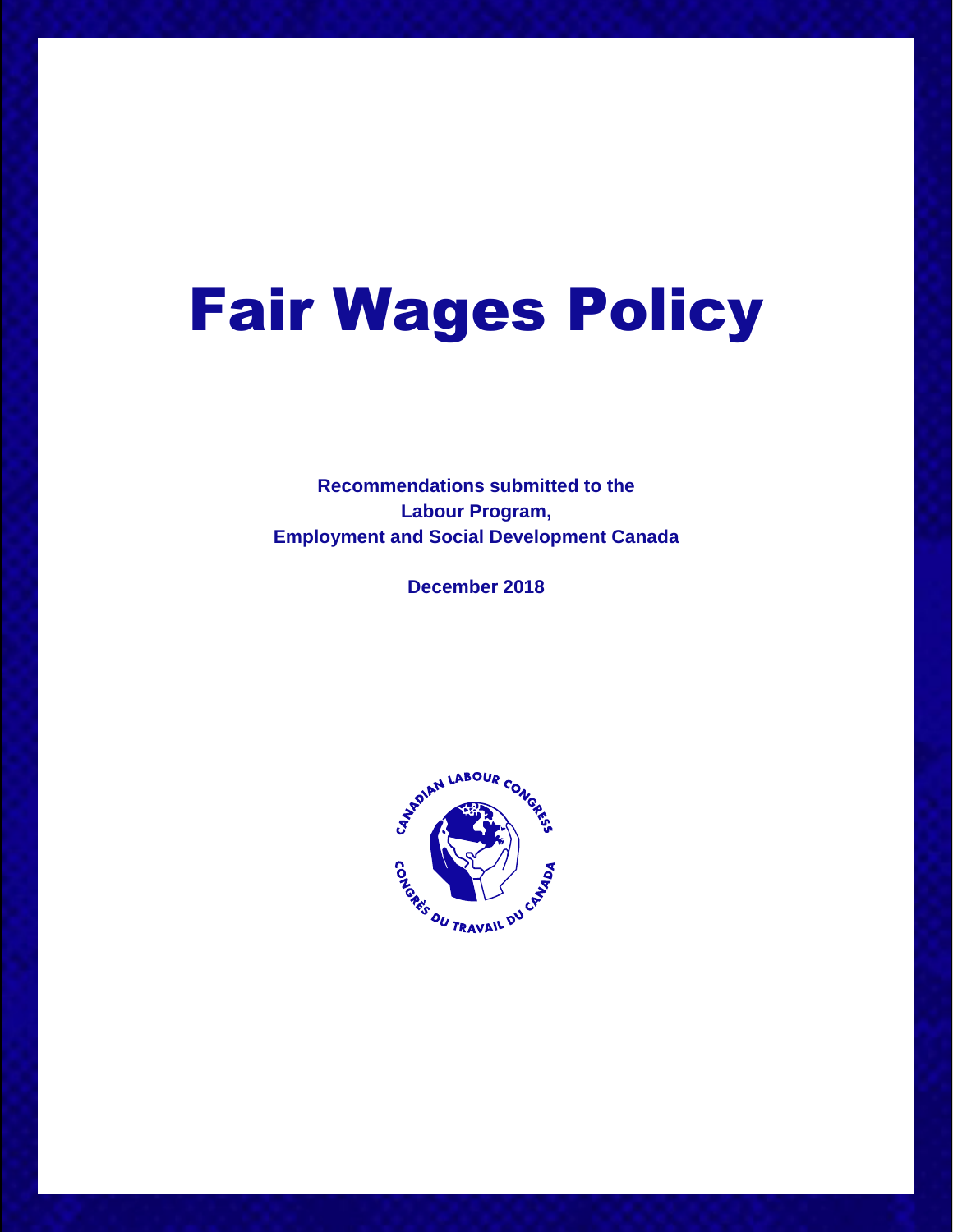# Introduction

The Canadian Labour Congress (CLC) represents 3 million workers in virtually every industry and occupation in Canada. This includes hundreds of thousands of workers in the construction trades who regularly work on projects contracted by the federal government.

As Canada's largest labour organization, we applaud the Cabinet commitment (as stated in the 2015 and 2017 *Ministerial Mandate* letters) to implement a modern fair wages policy (Policy) and welcome the opportunity to participate in this consultation.

The development of a new fair wages policy is an important opportunity for the government to strengthen its broader strategy on decent work and, more specifically, avoid the downward pressure on wages in public procurement. If done correctly, a clear and concise Policy is an opportunity to leverage procurement spending to help improve the lives of Canadians by ensuring those working on government contracts have access to fair wages and decent working conditions.

In addition to the positive impacts a new Policy would have on workers, it is also an opportunity to promote economy and efficiency in procurement by ensuring government departments and agencies are contracting with responsible employers. Contractors who consistently pay a fair wage, and adhere to employment standards and labour laws are more likely to have workplace practices that enhance productivity and increase the likelihood of timely, predictable, and satisfactory completion of contracts for the federal government.

The CLC firmly believes the federal government's contracting process should prioritize healthy and safe workplaces, decent work, and high quality outcomes. In order to achieve this, there must be an acknowledgement that a contract tender that is (perceived to be) the lowest bid, may not necessarily be the least expensive.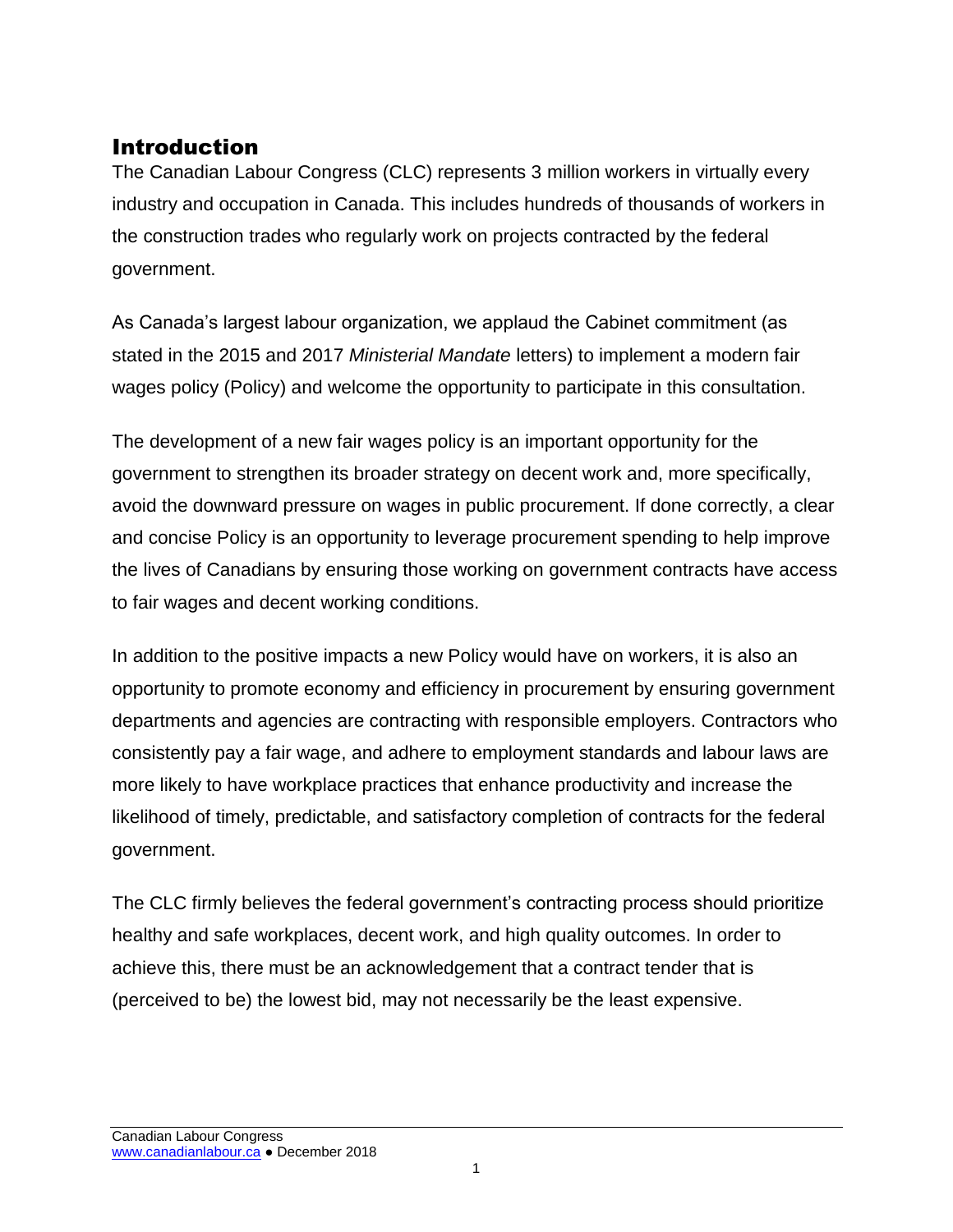The following submission responds to the following questions, to which the Labour Program has indicated they are seeking feedback on:

- Who should be covered by this policy?
- What should the policy require?
- How should this policy be enforced?

# **Scope: Who should be covered by the policy?**

Type of contracts covered: Similar to the previous Act, Policy, and Regulation, the new Policy should, at a minimum, cover contracts for construction and remodeling. In addition to this, the new Policy should have a broad scope and should cover all public sector contracts, including the provision of services. The new Policy should apply to all federally funded construction projects, not only applying to fully funded contracts but also to those funded in part by the government. The new Policy should apply regardless of the funding model used. For example, public-private partnerships, projects funded by the Canada Infrastructure Bank, Infrastructure Canada projects, and other alternate financing and procurement projects, should all be covered by the new Policy.

Subcontracts and independent contractors: The new Policy should be explicit in that its requirements extend to subcontractors and independent contractors. While Section 12 of the previous Regulation specified requirements be extended to subcontracts, it should be updated to specifically indicate the requirements also extend to independent contractors.

Manufacturing of materials, supplies and equipment: Similar to the previous Act, Policy, and Regulation, the new Policy should not apply to the *purchase* of pre-made materials, supplies or equipment for use in contracts. Yet, similar to the previous policy, contracts for the *manufacturing and supply* of materials, supplies, or equipment should be covered by the new Policy.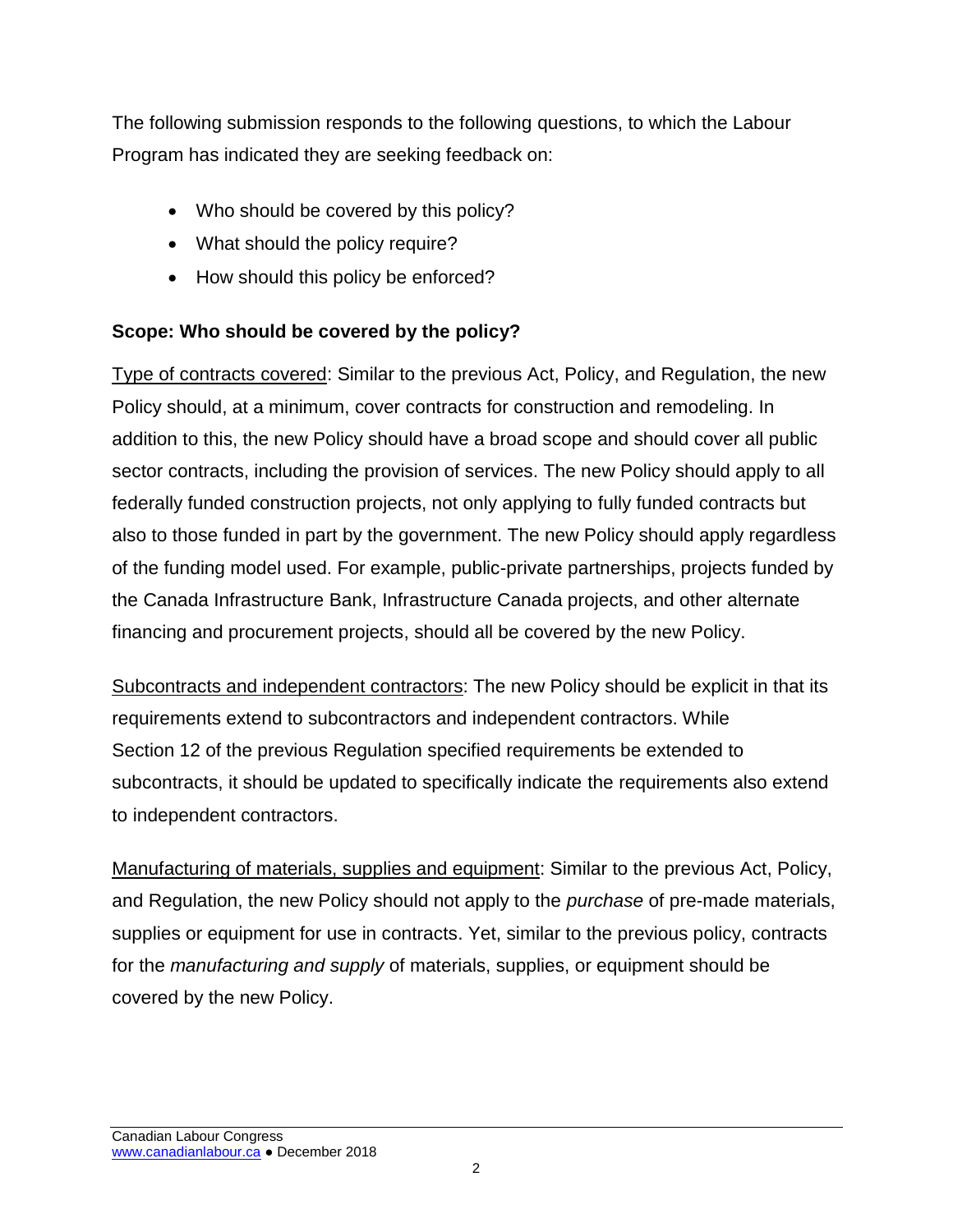# **Content and Requirements: What should the policy require?**

#### Wages and Benefits

The previous policy stipulated the government agency rendering the contract is required to communicate the nature of the proposed contract and the classes of labour required for its execution to the Department of Labour, which shall prepare and provide schedules that set out the rates of wages generally accepted as current for workers of the classes (and within districts) required. Section 4 of the previous Regulation (Determination of Fair Wages) provided further details on how fair wages are to be calculated. While best intentioned, the CLC and our affiliated unions express concern that previous wage schedules fell below what is considered a fair wage in the class/sector/region and failed to be updated on a sufficiently regular basis.

To ensure the new Policy is successful in its aim to guarantee fair wages and that it will garner support from Canada's trade unions, **the CLC recommends** that wage schedules be informed by collective agreements, that such rates be based on the "most identifiable wage rate" for a particular trade in the region, and that they be updated on a regular basis. More specifically, wage schedules should be updated every three years and should coincide with the timelines of collective agreement negotiations in the industrial, commercial, and institutional (ICI) construction sector. The process for updating the wage schedules must be transparent, independent from political direction, and must use a clear and concise formula that can be easily accessed and understood by both workers and employers. To ensure employers who provide benefits are not penalized or discouraged from funding benefits, wage rates must reflect the "total compensation package", which includes benefits and pension.

**The CLC recommends** the new Policy also include a provision requiring employers to provide "equal pay for equal work" specifically prohibiting differences in the rate of wages based on the employment status of employees (e.g. part-time, full-time). This provision should reflect language put forth in Bill C-86, which proposes amending the *Canada Labour Code* by adding the following: "An employer is prohibited from paying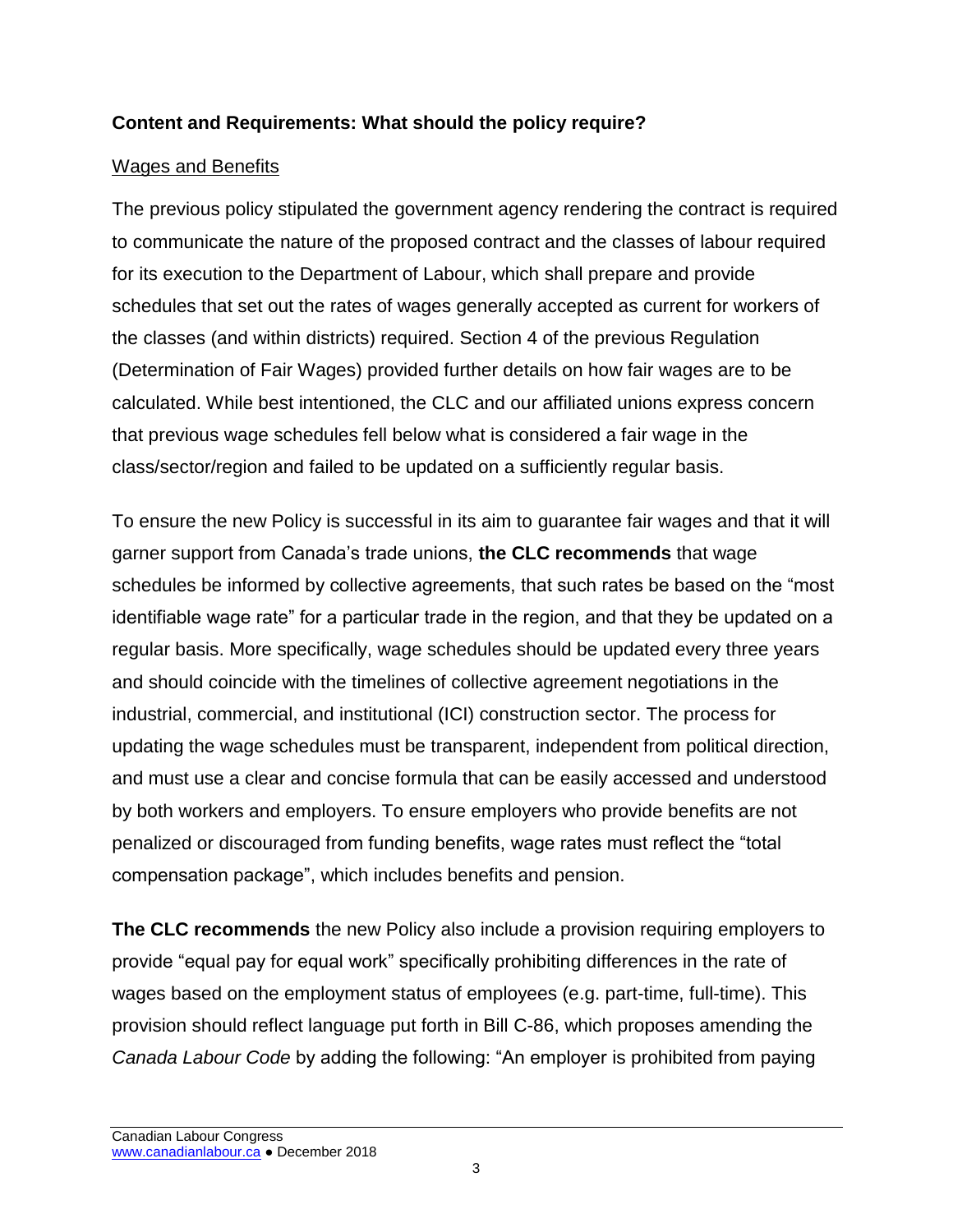one employee a rate of wages that is less than the rate paid to another of that employer's employees due to a difference in their employment status, if (a) they work in the same industrial establishment; (b) they perform substantially the same kind of work; (c) the performance of that work requires substantially the same skill, effort and responsibility; (d) their work is performed under similar working conditions; and (e) any other factor that may be prescribed by regulation is present." Similar to the proposal made in Bill C-86, the provision in the new Policy may clarify that differences in an employees' rates of wages is allowed based on seniority, merit, or the quantity or quality of each employee's production.

#### Hours of Work

The previous policy required all persons employed by the contractor (including subcontractors) be paid an overtime rate of at least one and one-half times the fair wage when working an excess of 8 hours a day or 40 hours a week. It further stipulates that working hours shall not exceed 8 hours in a day or 48 hours in a week, unless longer daily or weekly hours have been authorized. For example, in cases of "exceptional circumstances" (e.g. short working season, remote area, public interest), the Minister may order an expeditious completion of work. **The CLC recommends** adopting into the new Policy language regarding hours of work that is similar to that of the previous policy.

# Non-discrimination

The previous policy required a provision regarding non-discrimination in the hiring and employment of workers be inserted into all contracts. **The CLC recommends** adopting language similar to that of the previous policy, while revising and updating it to reflect current practices and standards in this area. Specifically, the provision in the new Policy should use language that is gender-neutral (e.g. "workers" should be used rather than "workmen"), and the prohibited grounds of discrimination should be updated to reflect those listed in Section 3(1) the *Canadian Human Rights Act*. This includes race, national or ethnic origin, colour, religion, age, sex, sexual orientation, gender identity or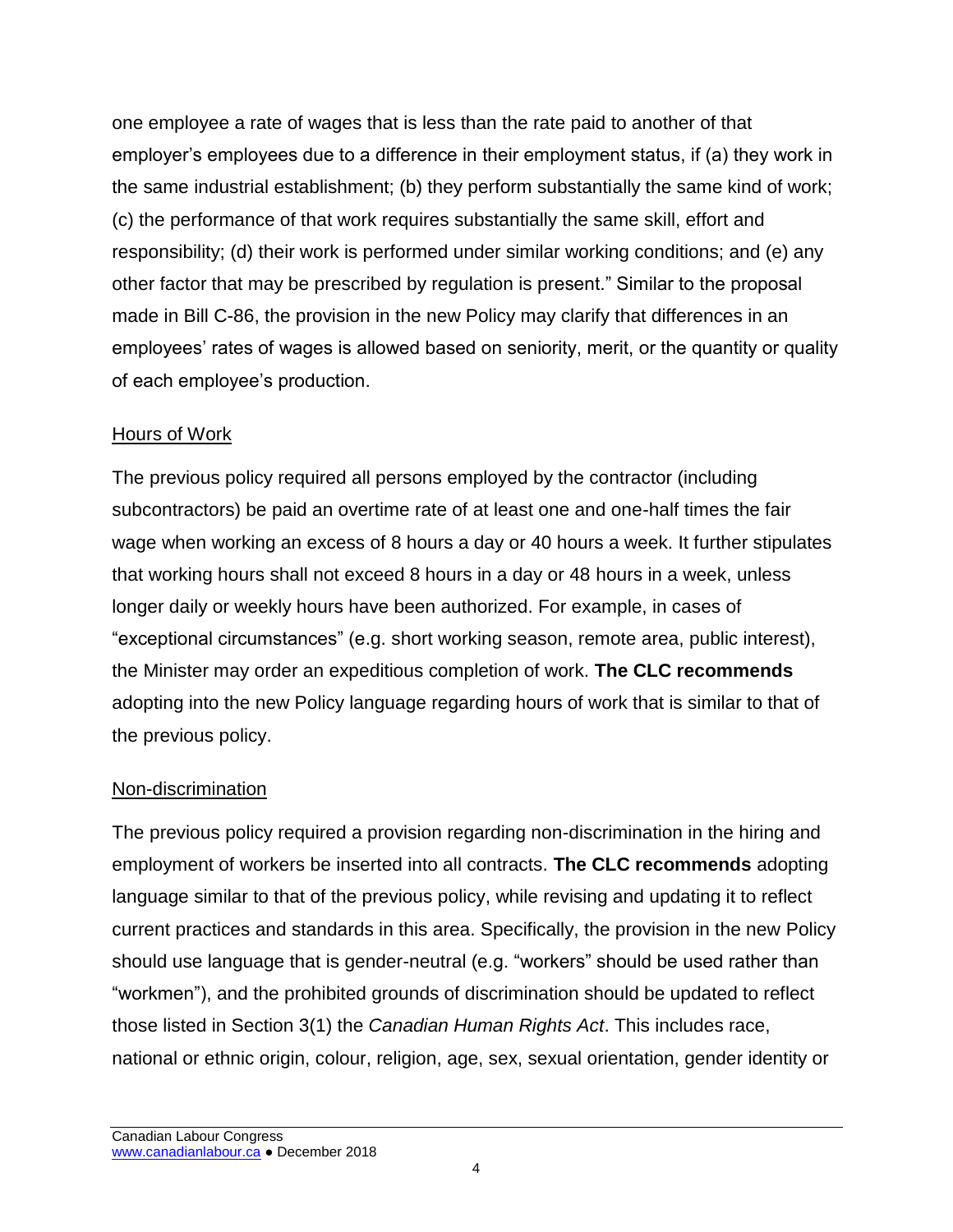expression, marital status, family status, genetic characteristics, disability and conviction for an offence for which a pardon has been granted or in respect of which a record suspension has been ordered.

In addition to including a provision on non-discrimination in the new Policy, **the CLC recommends** the Labour Program should seize this opportunity to strengthen the requirement for employment equity under the Federal Contractors Program. Specifically, the threshold to which contractors must certify their commitment to implement employment equity should be reinstated to bids on contracts estimated at \$200,000 or more. In 2013, under the Harper Conservative government, this threshold was raised to only apply to contractors that have a combined workforce in Canada of 100 or more employees and have received an initial contract valued at \$1 million or more (including applicable taxes). In addition to lowering the threshold in \$200,000, proactive compliance measures that were in place prior to the 2013 changes should also be reinstated. This includes the requirements to submit their compliance measures when selected for a government contract (rather than waiting one year before the first compliance assessment is conducted), adopt accountability mechanisms for employment equity, consult and collaborate with bargaining agents or employee representatives, adopt measures to remove barriers, adopt reasonable accommodation measures, adopt monitoring procedures, and review and revise employment equity plans.

# Hiring and Training of Apprentices

Federal contracts should not only be a source of good jobs but should also promote the government's broader agenda on skills development and training. This can be achieved by requiring that contracts provide training opportunities and the hiring of apprentices, with specific priority given to vulnerable populations including women, Indigenous Peoples, newcomers, racialized workers, at-risk youth, and workers with disabilities. Thus, in addition to areas covered by the previous policy (wages, hours of work and overtime, and non-discrimination), **the CLC recommends** that the new Policy include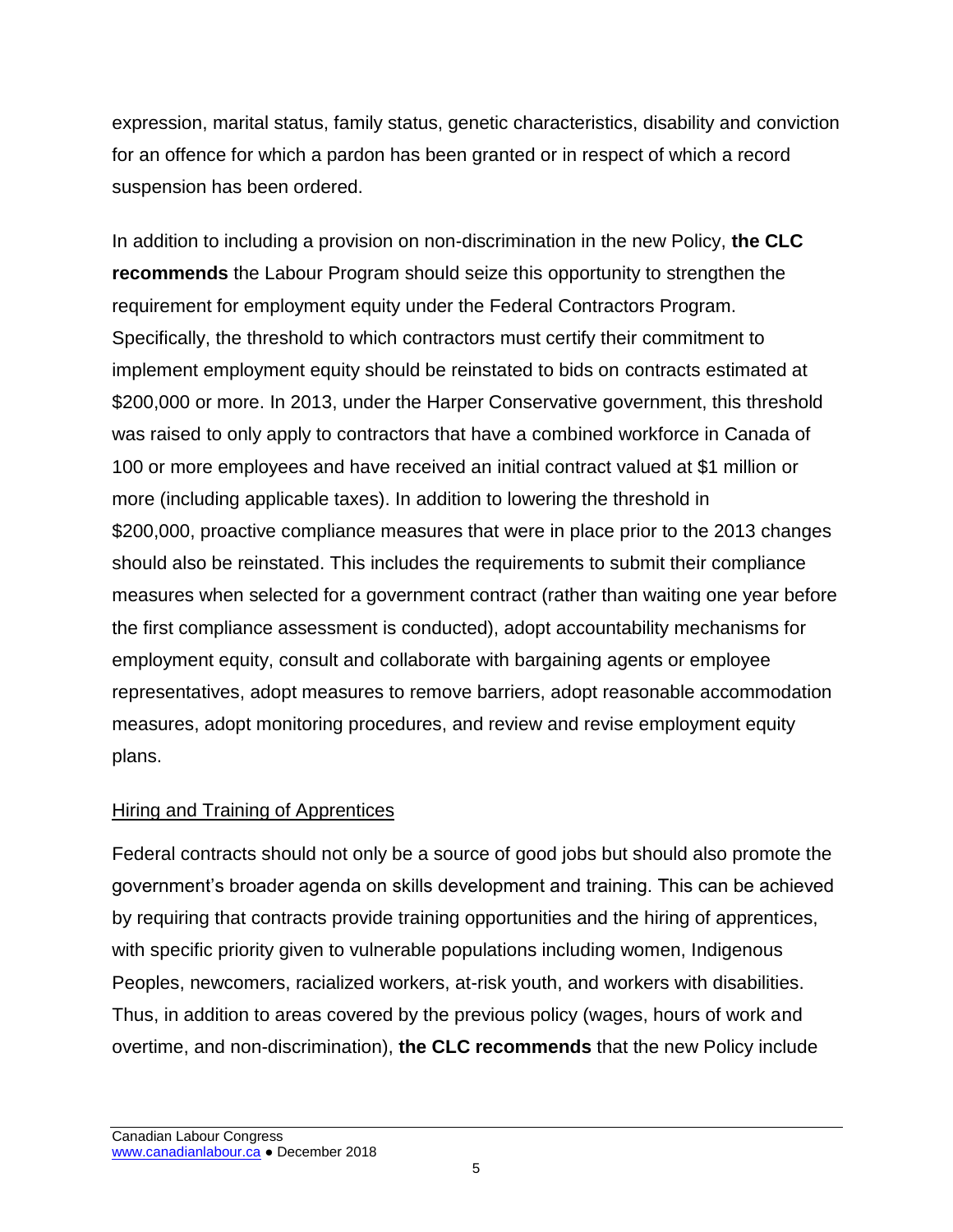provisions related to the hiring and training of apprentices, including mandatory apprenticeship quotas in contracts.

Ontario's *Infrastructure for Jobs and Prosperity Act, 2015* is a useful example of legislation that requires training opportunities within government contracts. Ontario's Bill 6, which was an Act to enact the *Infrastructure for Jobs and Prosperity Act*, was supported by all parties, and was passed into law on June 4, 2016, by a 95-0 vote.

The Act outlines requirements regarding apprentices, stating that certain bidders involved in the procurement process must provide a commitment and/or plan respecting the intended use of apprentices. The plan must include information on the number of apprentices whom the bidder intends to employ, the methods by which the bidder intends to support the apprentices' completion of their training, and the methods by which the bidder intends to create employment opportunities for apprentices who are women, Indigenous, newcomers, at-risk-youth, veterans, and residents of the local community.

**The CLC recommends** the new Policy include a provision, similar to that of Ontario's *Infrastructure for Jobs and Prosperity Act*, that requires bidders on Government of Canada contracts to provide to the government a commitment respecting the intended use of apprentices, a plan for the intended use of apprentices, or both. The new Policy must also require that contracts include a provision stipulating the number of apprentices the contractor will employ, the methods by which the contractor will support the apprentices in the completion of their training, and the methods by which the contractor will promote employment opportunities for vulnerable groups.

# **Process and Enforcement: How should the policy be enforced?**

The previous policy was enforced through a combination of proactive requirements (e.g. provisions in contracts, posting of wage rates in a conspicuous place) and remedial measures (e.g. withholding of payments, non-compliance constitute a breach of contract).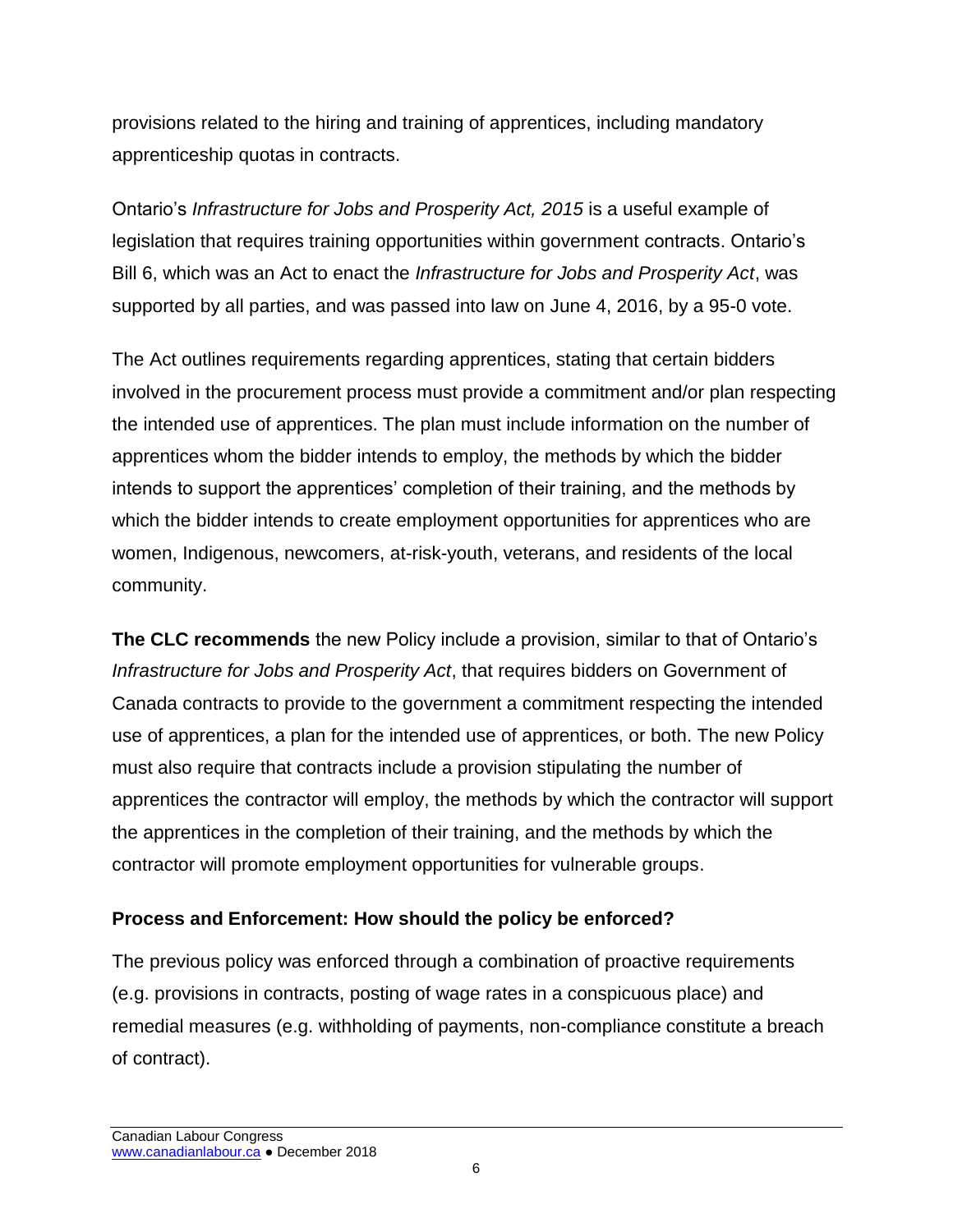**The CLC recommends** implementing the following proactive and remedial enforcement measures.

At the outset of the bidding process, all potential bidders should be informed of, and provided with, educational materials about the Policy.

Potential contractors should be required to file a statement of compliance with labour laws and employment standards and, if requested, required to provide corresponding records. Those found to have a history of non-compliance should be barred from public contracts and should be publicly listed on the Government of Canada website. Enforcement measures similar to this are used in the Temporary Foreign Worker Program and in the Federal Contractors Program. Similarly, in the United States, *The Fair Pay and Safe Workplaces Executive Order* (issued on July 31, 2014 by President Obama and revoked on March 27, 2017 by President Trump) required that bidding contractors disclose labour law violations within the last 3-year period and specifically provided a list of applicable labour laws [Sec.2(a)(i)]. If a bidder had been in violation of labour laws in the last 3 years, they were given an opportunity to disclose remedial measures and mitigating factors undertaken in response to the violations, including agreements and corrective actions. A similar approach could be adapted to Canada's new Policy.

Once a contract has been awarded, the contract must include provisions on: wages; hours of work; non-discrimination; the hiring and training of apprentices; departmental requirements before payments are made to the contractor and the withholding of payments; sub-contracts and independent-contractors; and books and records.

The contract should explicitly state that workers and third-parties (including unions and contractors) are encouraged to bring forward complaints of non-compliance and that such whistleblowers will be protected from reprisal.

A simple, one-page resource should be posted at worksites and on the Government of Canada website to educate employers and workers about the Policy.